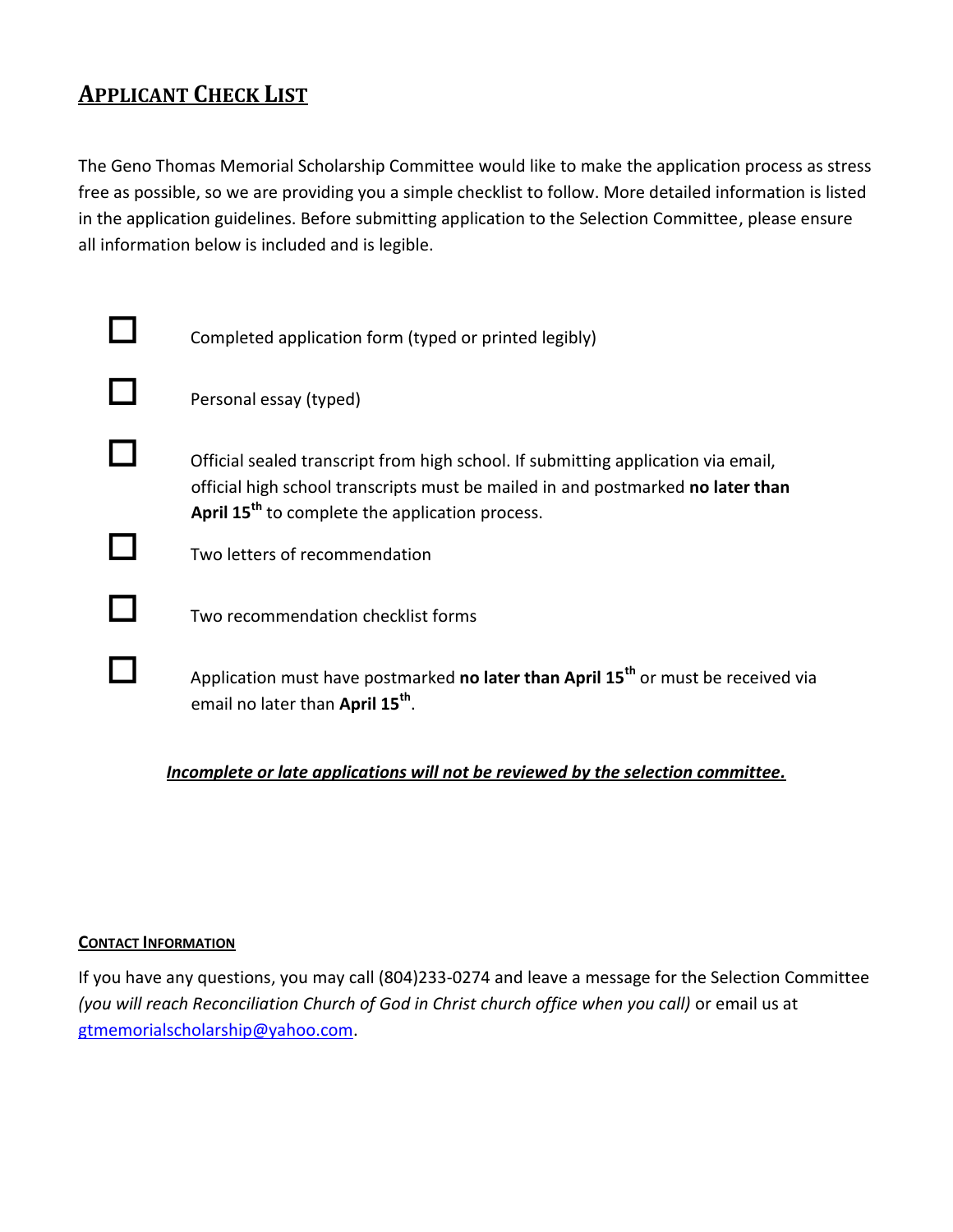## **GENO THOMAS MEMORIAL SCHOLARSHIP FUND ACADEMIC SCHOLARSHIP GUIDELINES AND APPLICATION**

#### **Introduction**

The Geno Thomas Memorial Scholarship Fund was founded, in part, to "develop the pursuit of the intellect and education in all areas of life by providing scholarships to encourage studies in higher education." (Article 2 Section 1 of the Articles of Incorporation and Bylaws).

The Geno Thomas Memorial Scholarship Fund gives out a minimum of (TWO) \$1000 Academic scholarships each year. Additional Academic scholarships will be awarded as funds allow.

#### **General Information**

- Applicants do not need to have any affiliation with Reconciliation Church of God in Christ.
- Incomplete or late applications will not be reviewed by the selection committee.
- All applications must have postmarked **no later than April 15th** or must be received via email no later than **April 15th** . All applicants submitting applications via email are still required to mail in official transcripts postmarked no later than **April 15th** .
- Students who apply by the scholarship application deadline will be notified by the beginning of May if awarded a scholarship.

## **Eligibility Criteria**

To be eligible, you must:

- Reside in the state of Virginia and/or plan to attend a Virginia educational institution.
- Be a current high school senior.
- Have a minimum 2.75 GPA (Be sure to attach a copy of school documentation that contains the most recent cumulative, unweighted GPA. If your school does not provide GPA or uses a scale other than the 4.0 GPA scale, you must include a letter from your high school counselor translating your documented GPA in the 4.0 scale GPA equivalent.)
- Include most recent official high school transcript. (All honors, AP, IB or other advance level class should be indicated in the transcript.)
- List colleges/universities to which applicant is applying.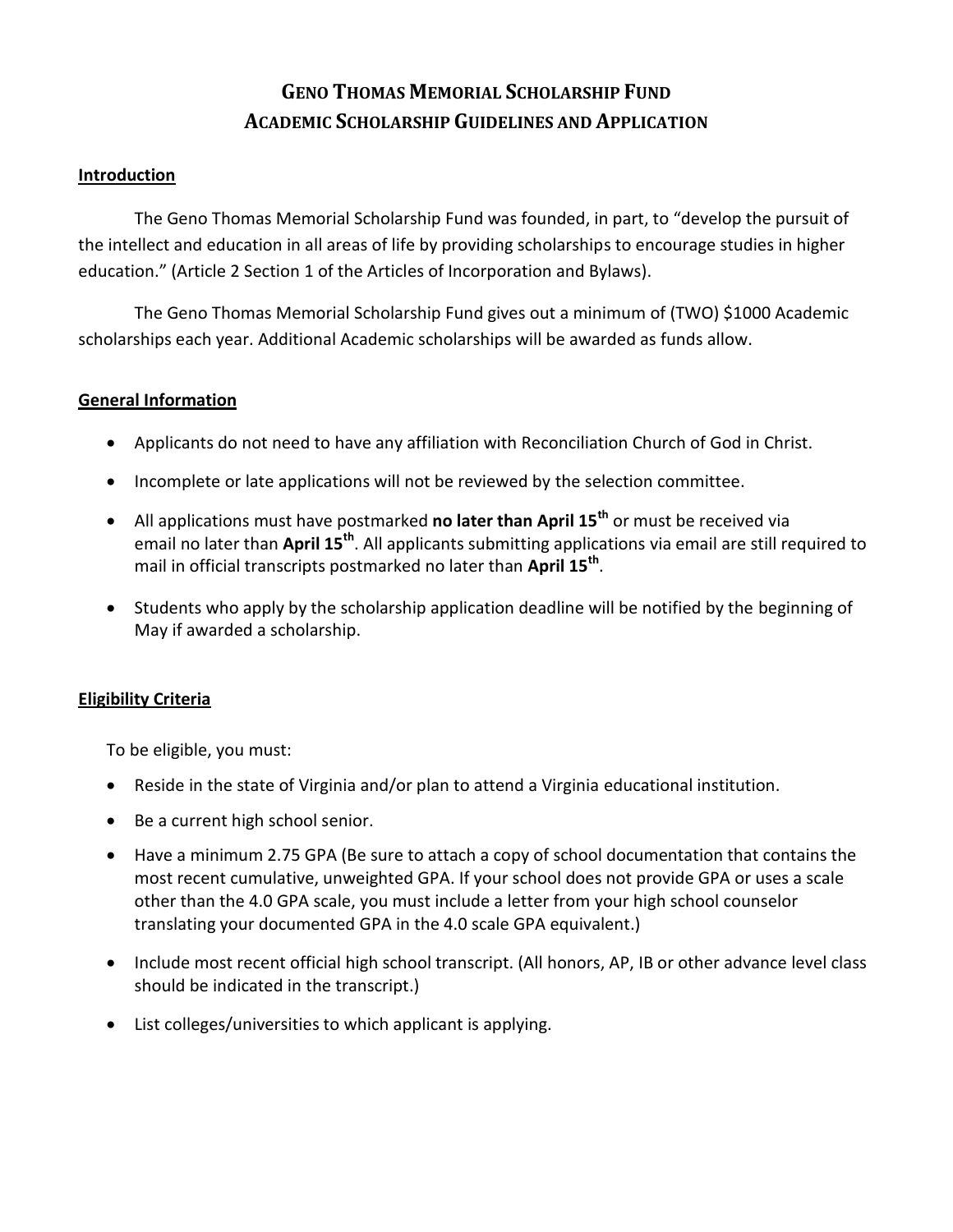## **Additional Guidelines**

Scholarship Candidates must complete the following:

- Application Form
- Personal Essay In 400-500 words please explain **all** of the following:
	- 1. Your personal and professional or vocational goals.
	- 2. Your interests and activities, including school, community and personal interests.
	- 3. The essay should be TYPED using a standard, clear font, like Times New Roman, 12 font size, double-spaced and checked for grammar and spelling.
- An official transcript from your current high school.
- Recommendations Obtain (2) one page letters of recommendation on letterhead by an unrelated adult who knows the applicant well (e.g., teacher, guidance counselor, coach or employer) in addition to (2) completed recommendation checklist forms.

## **The entire application should be mailed to:**

Geno Thomas Memorial Scholarship Fund Attention: Selection Committee 630 East 16<sup>th</sup> Street P.O. Box 24262 Richmond, VA 23224

#### **Or emailed to:**

#### [gtmemorialscholarship@yahoo.com](mailto:gtmemorialscholarship@yahoo.com)

- $\bullet$  The application forms must be postmarked by April 15<sup>th</sup>. You will receive an email confirmation within 48 hours after we have received your application. All requested materials must be received with a valid postmark date in order to be considered.
- Candidates who choose to submit their applications via email are still required to mail in their sealed official transcripts by the given deadline. Emailed applications will also need to be received by April 15<sup>th</sup>. If you have emailed your application you will receive confirmation within 48 hours. If you do not receive this confirmation, you should contact the Selection Committee as soon as possible.
- **Incomplete or late applications will not be reviewed by the selection committee.**

## **Scholarship Awards**

- The decision of the Geno Thomas Memorial Scholarship Fund Board of Directors is final.
- Scholarship recipients are asked to attend the scholarship award ceremony later in the year.
- Scholarship awards will be made to the designated institution on behalf of the applicant after we have received proof of enrollment. Proof of enrollment consists of the following:
	- 1. Copy of letter of acceptance
	- 2. Copy of bill for tuition and fees.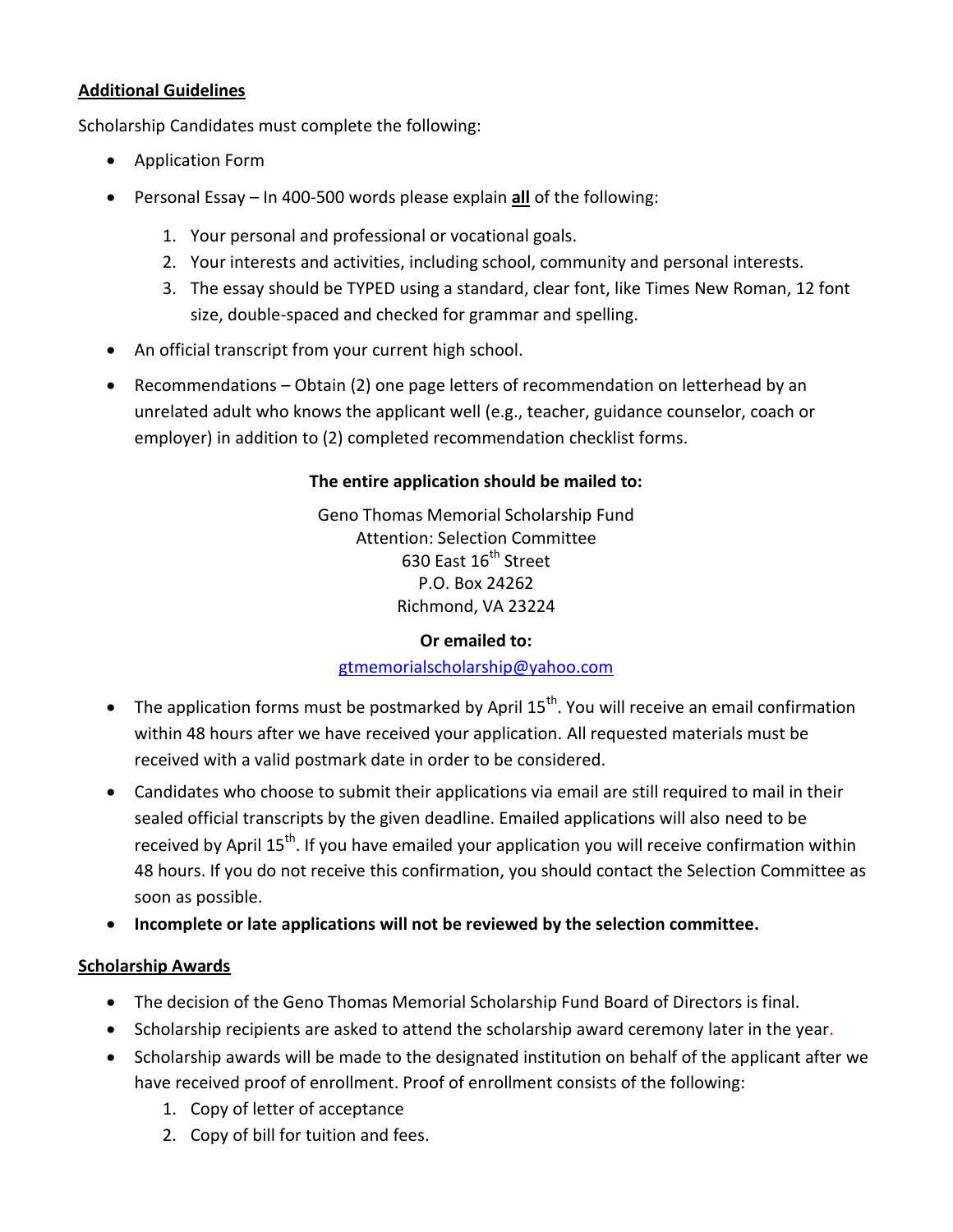# **APPLICATION FOR THE GENO THOMAS MEMORIAL SCHOLARSHIP FUND**

| Application must be submitted by April 15 <sup>th</sup> . |                                                                                                                                                                                                                                                                                                                                                                                 |        |           |  |
|-----------------------------------------------------------|---------------------------------------------------------------------------------------------------------------------------------------------------------------------------------------------------------------------------------------------------------------------------------------------------------------------------------------------------------------------------------|--------|-----------|--|
| Academic Year: ___________                                |                                                                                                                                                                                                                                                                                                                                                                                 |        |           |  |
|                                                           |                                                                                                                                                                                                                                                                                                                                                                                 |        |           |  |
|                                                           |                                                                                                                                                                                                                                                                                                                                                                                 |        |           |  |
|                                                           | ,我们的人们就会在这里的人们,我们的人们就会在这里,我们的人们就会在这里,我们的人们就会在这里,我们的人们就会在这里,我们的人们就会在这里,我们的人们就会在这里                                                                                                                                                                                                                                                                                                |        |           |  |
|                                                           |                                                                                                                                                                                                                                                                                                                                                                                 |        |           |  |
|                                                           |                                                                                                                                                                                                                                                                                                                                                                                 |        |           |  |
|                                                           |                                                                                                                                                                                                                                                                                                                                                                                 |        |           |  |
|                                                           | Cumulative, unweighted GPA: ___________(NOTE: Be sure to attach a copy of school documentation<br>that contains the most recent cumulative, unweighted GPA. If your school does not provide GPA or uses<br>a scale other than the 4.0 GPA scale, you must include a letter from your high school counselor<br>translating your documented GPA in the 4.0 scale GPA equivalent.) |        |           |  |
| Ethnicity (optional): please circle                       |                                                                                                                                                                                                                                                                                                                                                                                 |        |           |  |
| African American                                          | Asian American                                                                                                                                                                                                                                                                                                                                                                  | Indian | Caucasian |  |
| Hispanic/Latino                                           | Other: __________________                                                                                                                                                                                                                                                                                                                                                       |        |           |  |
|                                                           | Enter names of colleges to which you are applying and the city and state where they are located:                                                                                                                                                                                                                                                                                |        |           |  |
|                                                           |                                                                                                                                                                                                                                                                                                                                                                                 |        |           |  |
|                                                           |                                                                                                                                                                                                                                                                                                                                                                                 |        |           |  |
|                                                           |                                                                                                                                                                                                                                                                                                                                                                                 |        |           |  |